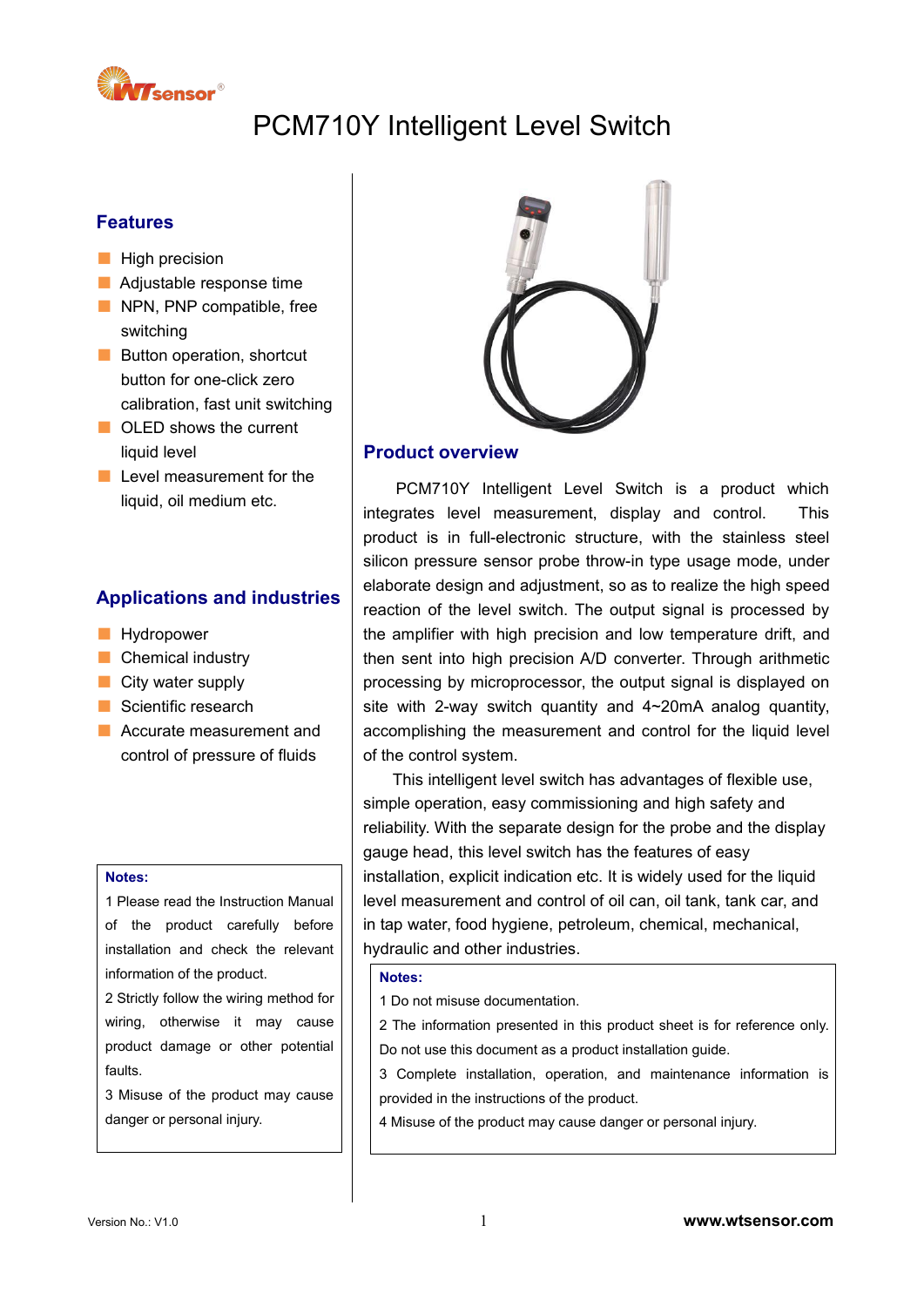

| <b>Performance parameters</b> |                                                               |
|-------------------------------|---------------------------------------------------------------|
| Pressure range                | $0 \sim 1$ m H <sub>2</sub> O5m H <sub>2</sub> O              |
| Overload capability           | 150 $\sim$ 300%FS                                             |
| Accuracy                      | ±0.2%FS, ±0.5%FS                                              |
| Power supply                  | $12 \sim 30V$ , 24V recommended                               |
| Display mode                  | OLED display of 4 digits                                      |
| Output mode                   | 2-way switch quantity, NPN and PNP compatible $+4{\sim}20$ mA |
| Load capacity                 | ≤24V 1.2A                                                     |
| Power consumption             | ≤15mA                                                         |
| Operating temp.               | -25 $^{\circ}\text{C}$ $\sim$ 80 $^{\circ}\text{C}$           |
| Storage temp.                 | -40 $^{\circ}$ C $\sim$ 100 $^{\circ}$ C                      |
| Response time                 | ≤20ms                                                         |
| Insulation                    | 100MΩ/250VDC                                                  |
| Protection grade              | IP <sub>65</sub>                                              |

| <b>Structural performance parameters</b> |                                             |
|------------------------------------------|---------------------------------------------|
| Housing material                         | 304                                         |
| Medium compatibility                     | Liquid contacting diaphragm 316L, probe 304 |

# **Outline dimension**



In mm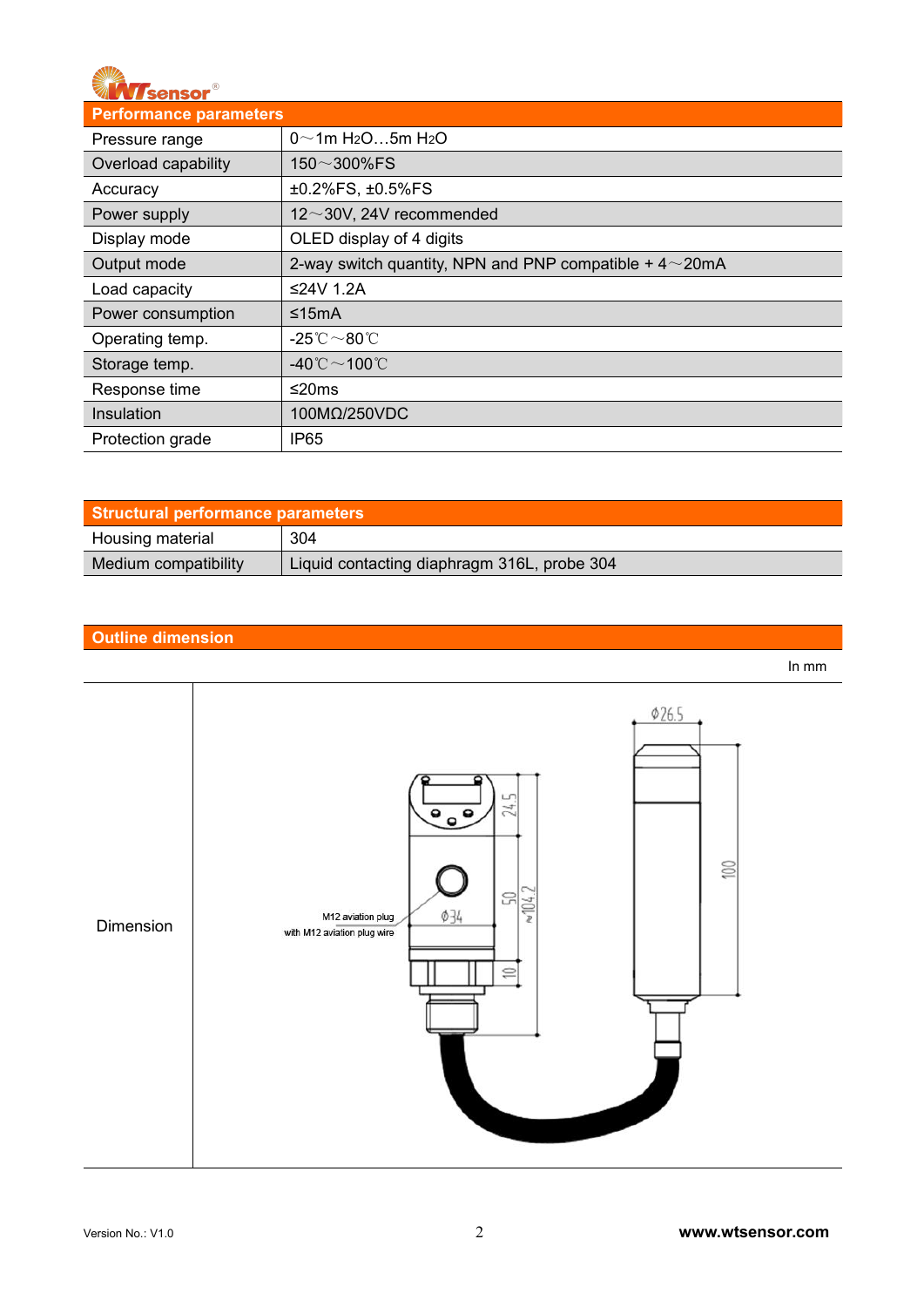| V<br><b>M</b> sensor®               |                                                                                                     |                                                                                                                                                                                                                       |  |
|-------------------------------------|-----------------------------------------------------------------------------------------------------|-----------------------------------------------------------------------------------------------------------------------------------------------------------------------------------------------------------------------|--|
| <b>Wring method</b><br>$M12\times1$ | Wiring definition                                                                                   | Wiring diagram                                                                                                                                                                                                        |  |
|                                     | 1: VCC (Supply +)<br>2: SP2 (Switch 2)<br>3: GND (Supply -)<br>4: SP1 (Switch 1)<br>5:4 $\sim$ 20mA | $VC$<br>SP <sub>1</sub><br>SP <sub>2</sub><br><b>PCM710</b><br>GND<br>$4-20$ n A<br>PNP output wiring diagram<br>$\sqrt{2}$<br>7sP1<br>$vc$<br>SP2<br><b>PCM710</b><br>$4 - 20nA$<br>GND<br>NPN output wiring diagram |  |
|                                     |                                                                                                     |                                                                                                                                                                                                                       |  |

# **Signal interference suppression DAP damping mechanism:**

WIZ

As the switch action determination basis, the current pressure<br>
10.4 measurement value  $\begin{array}{|c|c|c|}\n\hline\n&10.3\n\end{array}$ sampling frequency is<br>
programmable. When<br>  $\begin{array}{r} 10.2 \\ \text{N} \\ \text{Q} \\ 10.1 \end{array}$ programmable. When DAP starts, the pressure  $\begin{bmatrix} 1 & a \\ 0 & 9.9 \end{bmatrix}$ sampling data will be the  $\Big|\Big|$   $\Big|^{9.8}_{9.7}$ average pressure value over a period of time.

The low sampling frequency can effectively restrain the high frequency pressure signal noise.

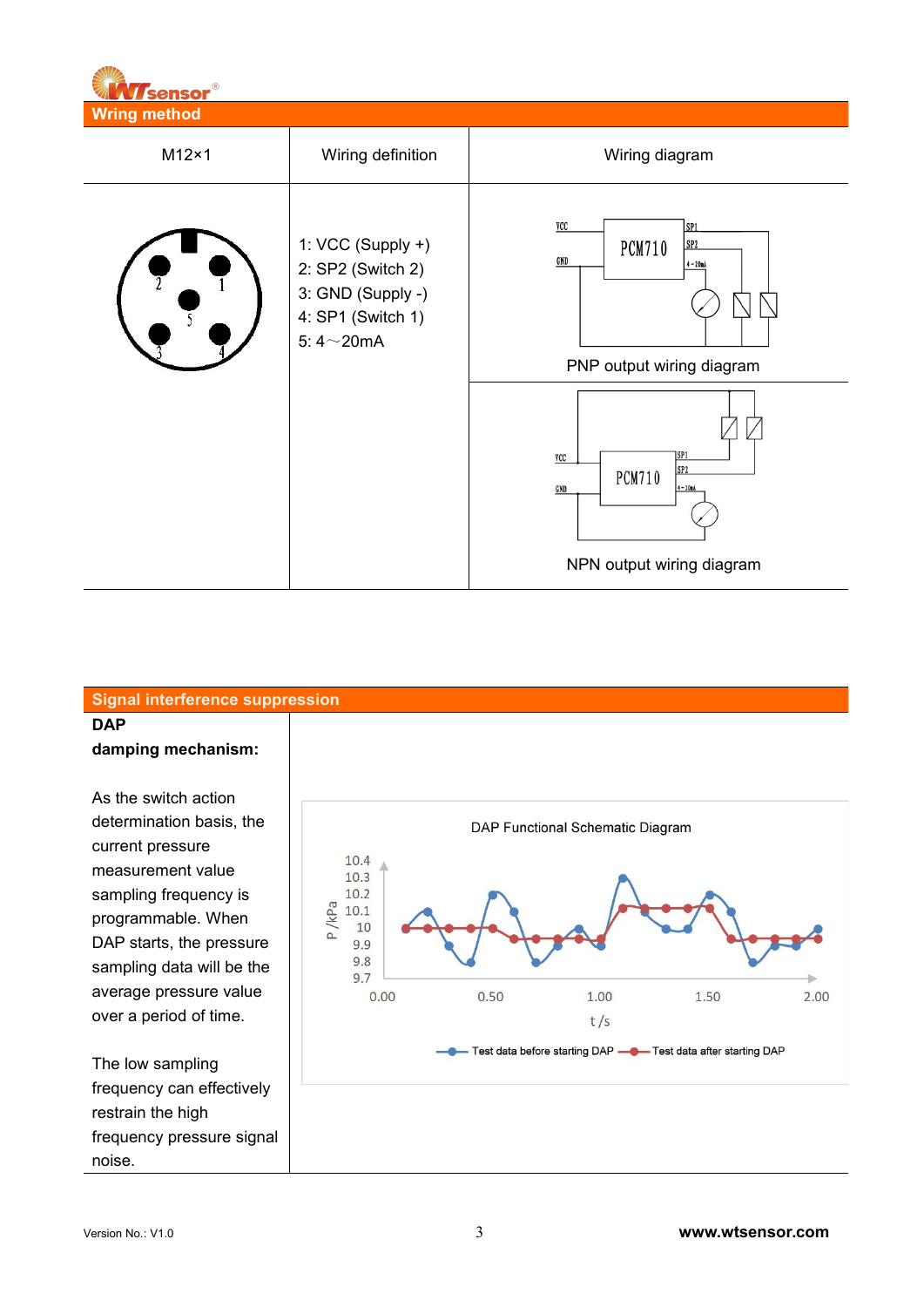

# **Switch action time-delay mechanism:**

When the pressure switch task, the user can select  $\Big|_{\pm}$ to adopt the instantaneous switch action or the subsequent action after the delayed t/s. During the delayed time, the pressure switch  $\Big|$ doesn't respond to any switch operation, so as to actions.



### **Fast operating mode**

When the system is under the normally displayed  $\bigcap$ liquid level, the functions of fast zero point correction and fast unit switchover can be realized by pressing [▲]/[▼].



Operating instructions for the keys

· When the liquid level is displayed normally

③ [●] Short-press to call out the menu interface

④ [▼] Long-press the fast zero point correction

⑤ [▲] Short-press the fast unit switchover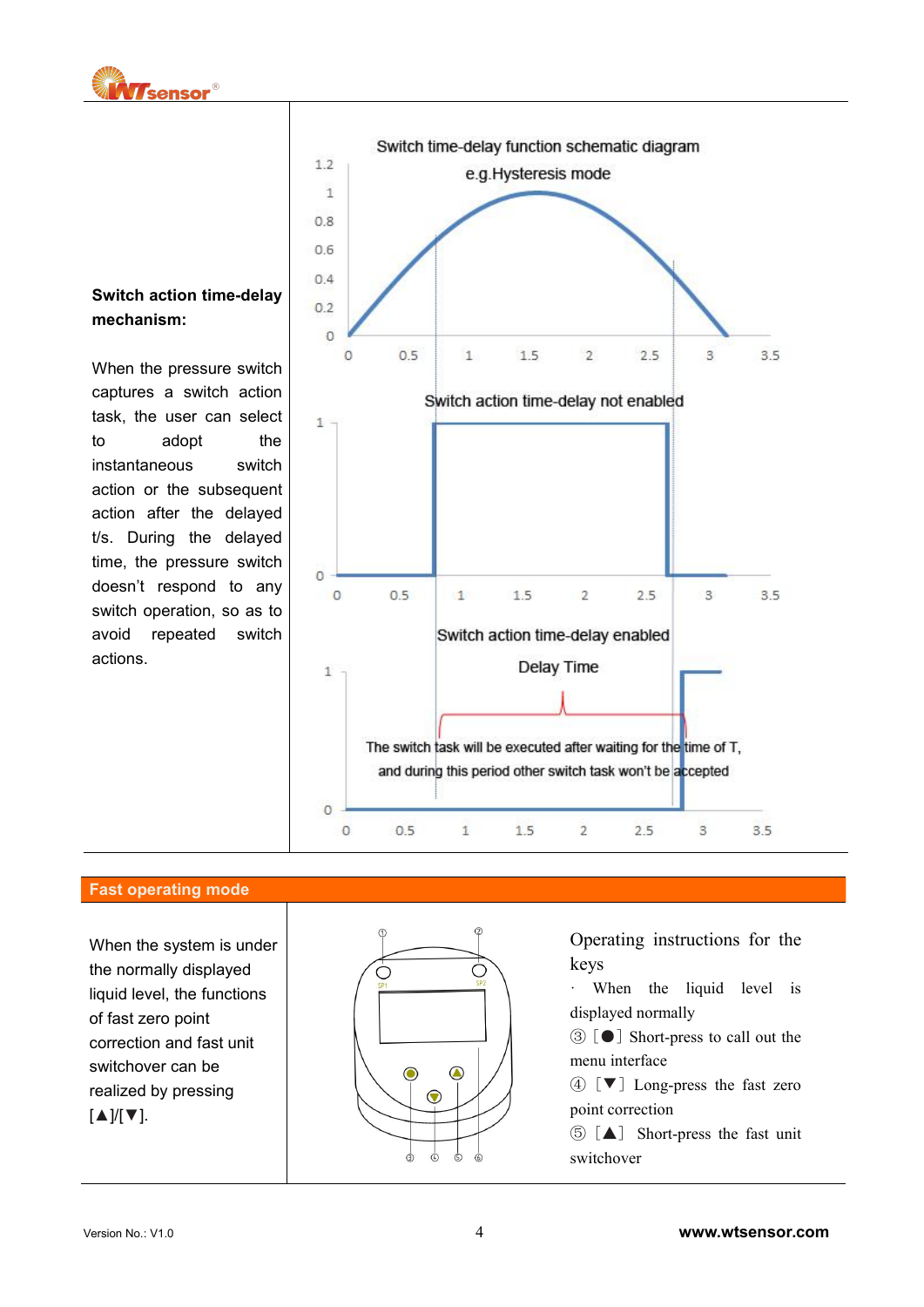

# **Switch action characteristics**



| <b>Pressure range selection</b> |                               |                         |                           |  |  |  |
|---------------------------------|-------------------------------|-------------------------|---------------------------|--|--|--|
| Pressure range code             | <b>Pressure range</b>         | <b>Overpressure %FS</b> | <b>Burst pressure %FS</b> |  |  |  |
| 1 <sub>m</sub>                  | $0 \sim 1$ m H <sub>2</sub> O | 300                     | 600                       |  |  |  |
| 2m                              | $0^\sim$ 2m H <sub>2</sub> O  | 300                     | 600                       |  |  |  |
| 5m                              | $0 \sim 5m$ H <sub>2</sub> O  | 300                     | 600                       |  |  |  |